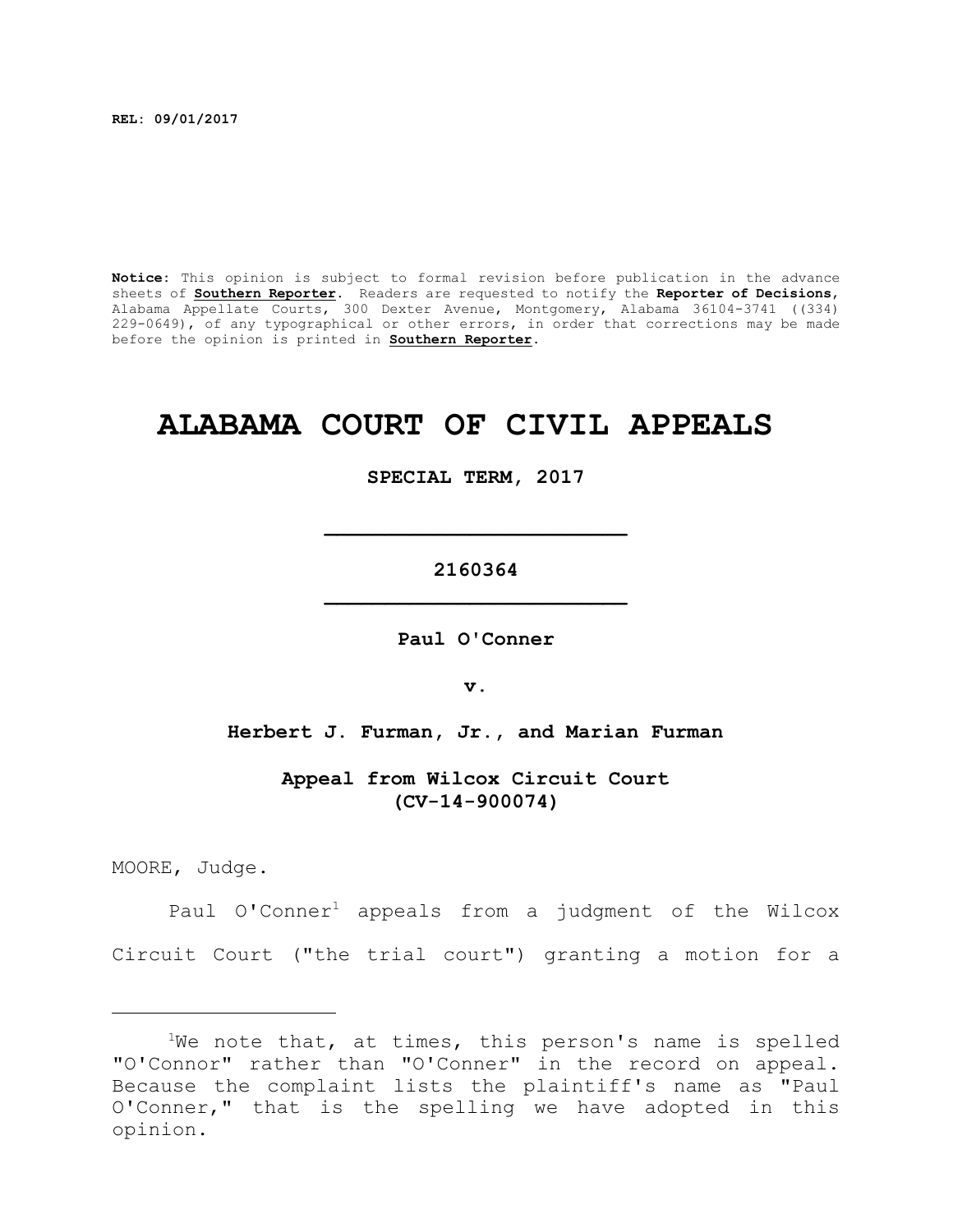summary judgment, see discussion, infra, filed by Herbert J. Furman, Jr., and Marian Furman.<sup>2</sup> We reverse the trial court's judgment.

# Facts and Procedural History

On September 19, 2014, O'Conner filed a complaint against the Furmans, asserting that they had trespassed on his property by cutting the timber on that property ("the civil trespass action"). O'Conner included in the complaint a description of his property on which the Furmans had allegedly cut timber. On October 31, 2014, the Furmans filed a motion to dismiss O'Conner's complaint. They asserted, among other things, that the parties had previously been before the trial court for a determination of the boundary line between the property belonging to O'Conner and the property belonging to the Furmans in case no. CV-03-79 ("the boundary-line action"); that the boundary line between the parties' properties had been determined by a judgment entered on April 9, 2007, in the boundary-line action; that O'Conner had not appealed that

 $20'$ Conner's notice of appeal also lists Olivia W. Martin as an appellee. We note, however, that Martin was not named as a defendant in O'Conner's complaint, nor was Martin served with notice of the complaint or added as a defendant before the trial court at any time. Accordingly, we have not included Martin as an appellee.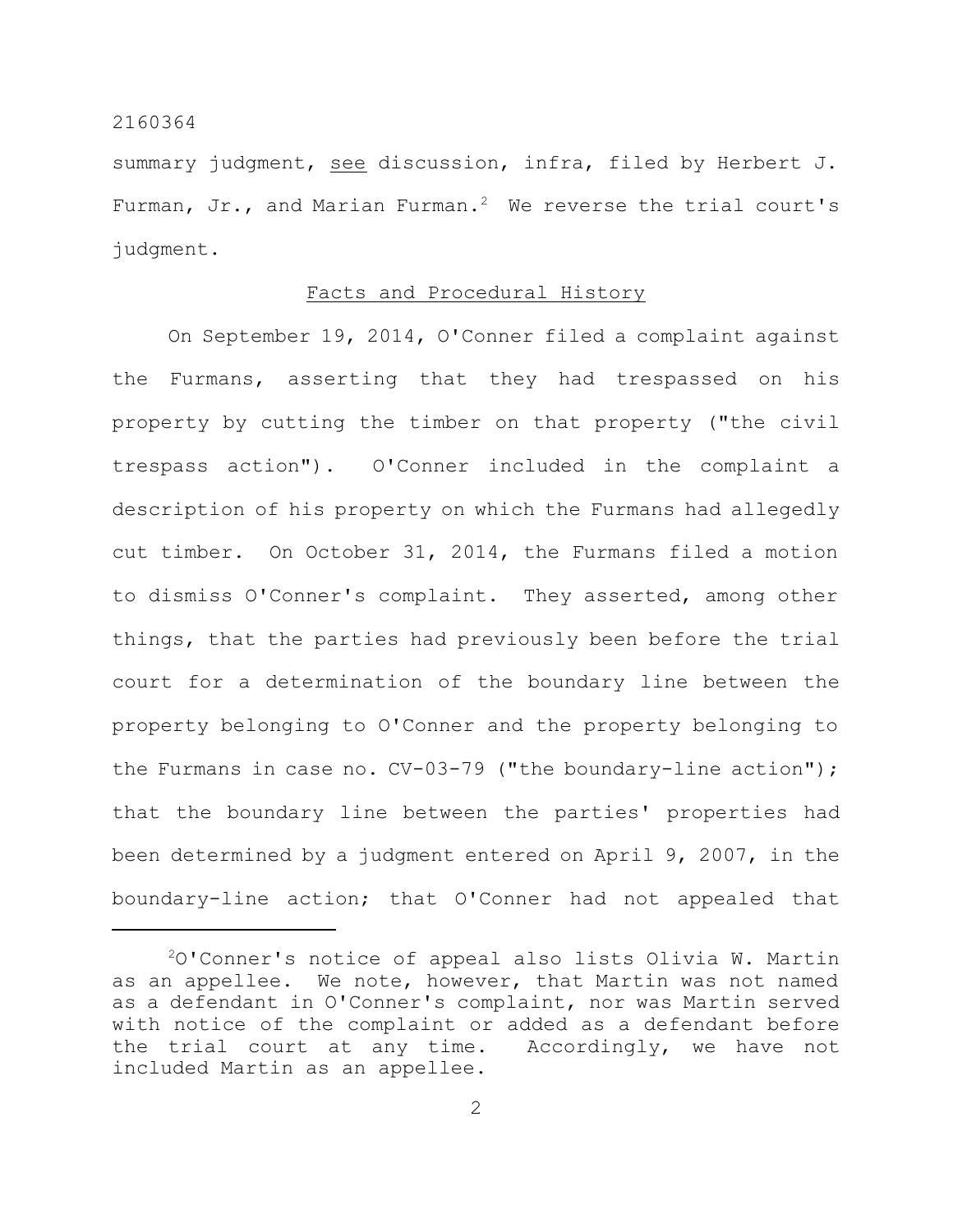judgment, but had filed more than four motions to set aside that judgment, each of which had been denied; that, on March 21, 2009, O'Conner had been found in contempt of a portion of the judgment entered in the boundary-line action directing the parties not to trespass against one another; and that, in a criminal proceeding conducted in the Wilcox District Court ("the district-court action"), Herbert had been found innocent of criminal trespass on May 1, 2013, with regard to the same allegations as those asserted by O'Conner in his complaint in the civil trespass action. The Furmans attached to their motion to dismiss the judgment entered in the boundary-line action; in that judgment, Judge Marvin W. Wiggins had made the following conclusions:

"1. That the boundary line between [the] parties is hereby established as the West and South lines displayed on Exhibit One as the Resurvey of Olivia Martin Property.

"2. That the [re]survey of Olivia Martin property labeled as Exhibit One is hereby incorporated into the Order and made an exhibit hereto.

"3. That the claim for damages is hereby DENIED."

O'Conner filed a response to the Furmans' motion to dismiss on January 12, 2015, asserting, among other things,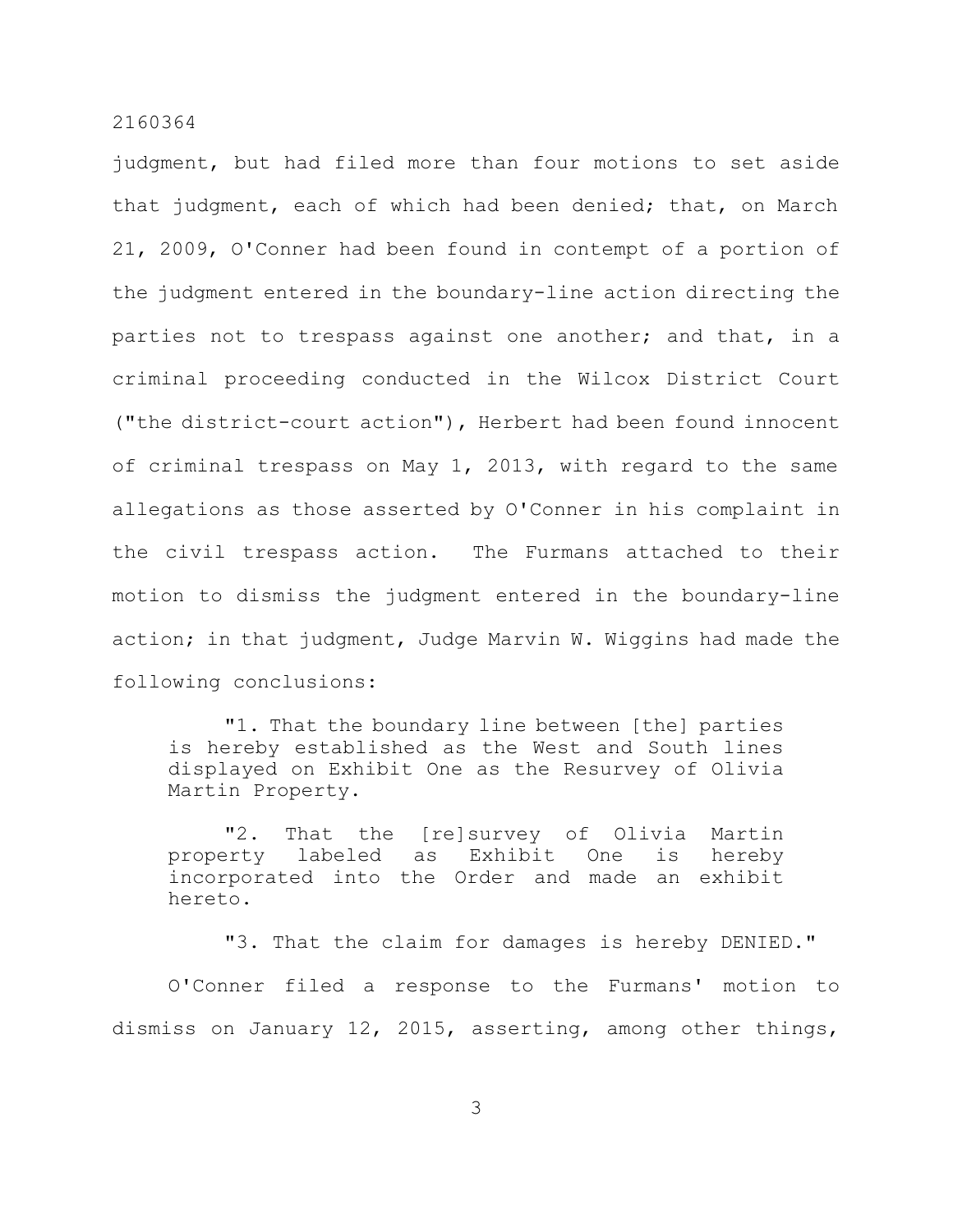that the trial court's judgment in the boundary-line action was not a final judgment and, thus, that the doctrine of res judicata was inapplicable to his claim in the civil trespass action. He attached to his response certain filings or portions thereof from the boundary-line action. On January 13, 2015, the trial court denied, without prejudice, the Furmans' motion to dismiss. In that same order, the trial court transferred the case to Judge Wiggins. $3$ 

On February 3, 2015, the Furmans filed a second motion to dismiss; $4$  they attached to their motion a number of filings from the boundary-line action and asserted that the judgment in the boundary-line action barred O'Conner's complaint in the civil trespass action, based on the doctrines of res judicata and equitable estoppel. Following the recusal of Judge

<sup>&</sup>lt;sup>3</sup>The trial court stated in its order: "Said case is transferred to CV 2003-79, Judge Wiggins." We note that, because a final judgment had been entered in the boundary-line action, see discussion, infra, the trial court's order had the effect of transferring the civil trespass action to Judge Wiggins.

 $4$ We note that the Furmans' motion was styled as an "amended" motion to dismiss; because, however, their initial motion to dismiss had been denied, we consider the motion to be a second, or renewed, motion to dismiss. See, e.g., Yan Chen v. Russell Realty, LLC, 193 So. 3d 717 (Ala. 2015) (in which a second motion to dismiss was filed after the denial of the first motion to dismiss).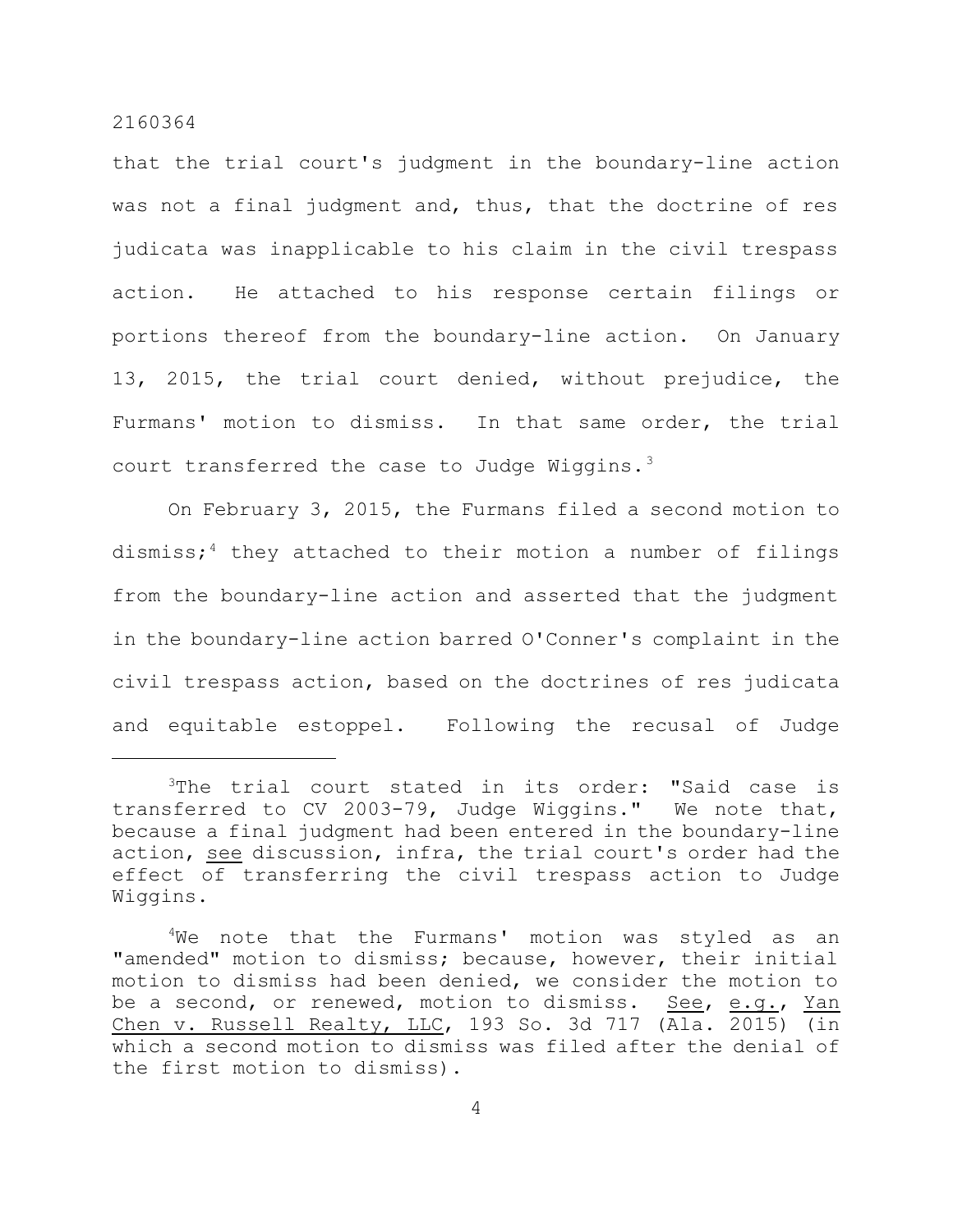Wiggins and the remaining judges of the Wilcox Circuit Court, the Alabama Supreme Court entered an order assigning the case to Judge C. Robert Montgomery, a circuit-court judge in Washington County.

On January 4, 2017, the Furmans submitted a number of supplementary exhibits to their second motion to dismiss, including, among other things, exhibits from the boundary-line action and the district-court action. A hearing was held on January 25, 2017. On January 31, 2017, the trial court entered an order indicating that it had reviewed the file in the boundary-line action and all the pleadings, motions, and exhibits that had been filed in the civil trespass action and had considered the arguments of counsel presented at a hearing conducted on January 31, 2017. The trial court concluded that the doctrines of res judicata and collateral estoppel barred O'Conner's claim in the civil trespass action, and it "dismissed" O'Conner's complaint, with prejudice. Additionally, the trial court noted: "Because of the repeated abuse of the legal process demonstrated by ... O'Conner, it is further ordered that any further frivolous filings by ... O'Conner will constitute contempt of this Court, and a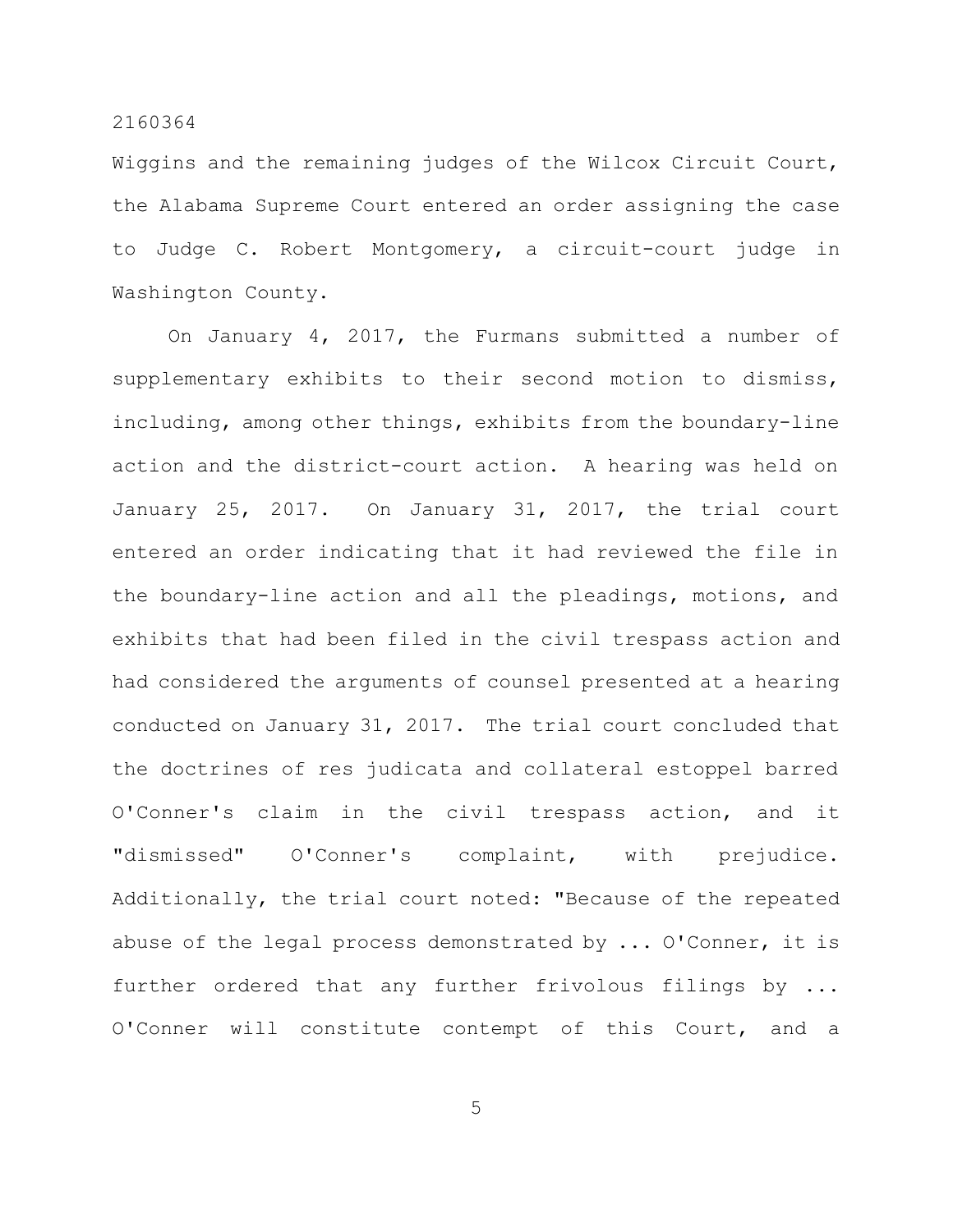violation of this Order." O'Conner filed his notice of appeal to the Alabama Supreme Court on February 21, 2017; that court transferred the appeal to this court, pursuant to Ala. Code 1975, § 12-2-7(6).

# Standard of Review

Although the Furmans styled their second motion as a motion to dismiss, the trial court expressly stated in its judgment that it had considered all the pleadings, motions, and exhibits filed in the civil trespass action. Accordingly, that motion was converted from a motion to dismiss into a motion for a summary judgment. See Lloyd Noland Found., Inc. v. HealthSouth Corp., 979 So. 2d 784, 792 (Ala. 2007) (concluding that, because the trial court had considered matters outside the pleadings, because the face of the complaint did not reference the prior litigation, and because the doctrines of res judicata and collateral estoppel were at issue, a motion to dismiss should have been treated as one seeking a summary judgment); and Ex parte Price, [Ms. 1151041, April 14, 2017] \_\_\_ So. 3d \_\_\_, \_\_\_\_ (Ala. 2017).<sup>5</sup>

<sup>&</sup>lt;sup>5</sup>In Brindley v. Cullman Regional Medical Center, 709 So. 2d 1261, 1264 (Ala. Civ. App. 1998), this court reversed a judgment purporting to grant a motion to dismiss because, we held, that motion had been converted into a motion for a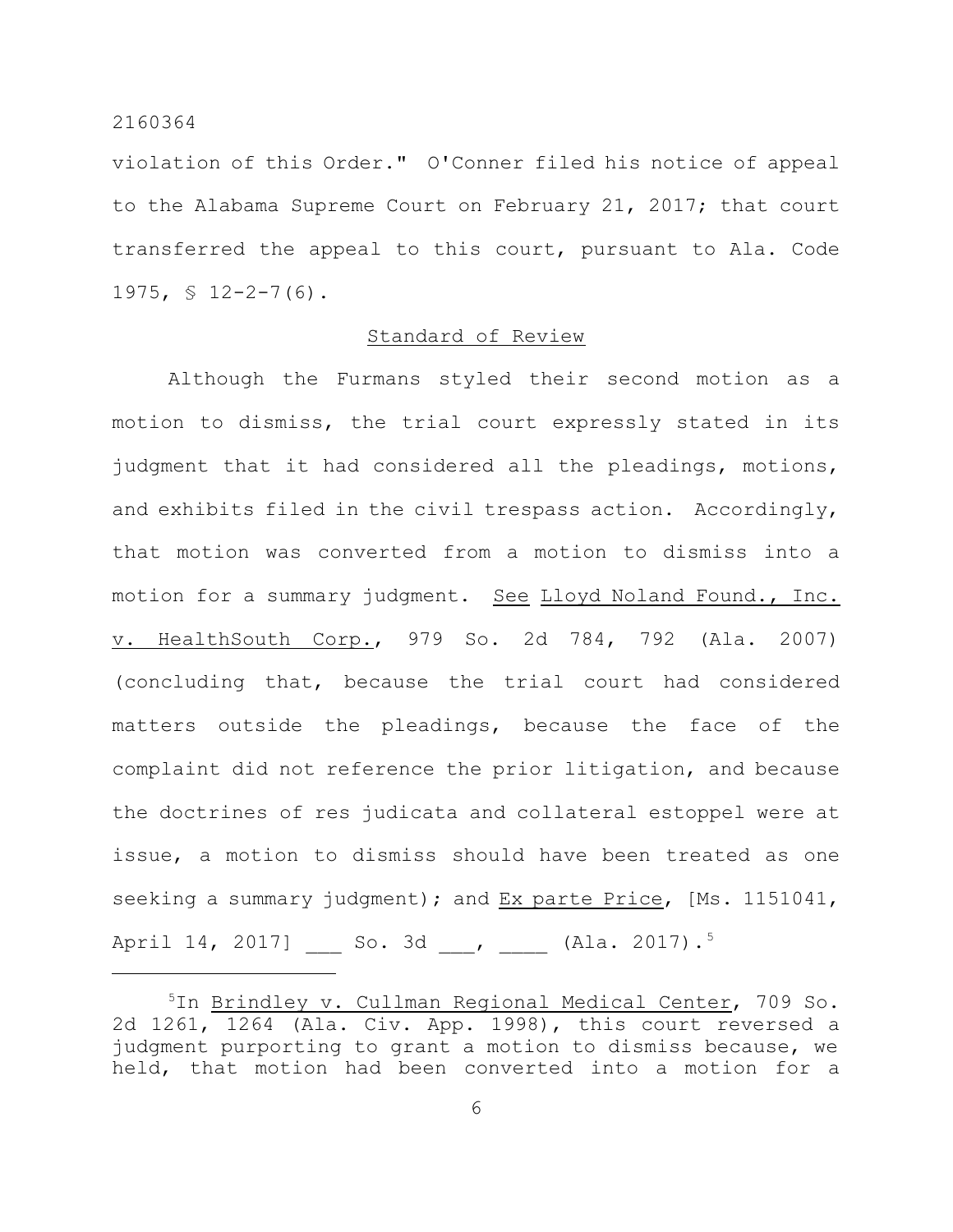"Our standard of review for a summary judgment is as follows:

"'We review the trial court's grant or denial of a summary-judgment motion de novo, and we use the same standard used by the trial court to determine whether the evidence presented to the trial court presents a genuine issue of material fact. Bockman v. WCH, L.L.C., 943 So. 2d 789 (Ala. 2006). Once the summary-judgment movant shows there is no genuine issue of material fact, the nonmovant must then present substantial evidence creating a genuine issue of material fact. Id. "We review the evidence in a light most favorable to the nonmovant." 943 So. 2d at 795. We review questions of law de novo. Davis v. Hanson Aggregates Southeast, Inc., 952 So. 2d 330 (Ala. 2006).'"

Lloyd Noland, 979 So. 2d at 793 (quoting Smith v. State Farm Mut. Auto. Ins. Co., 952 So. 2d 342, 346 (Ala. 2006)).

summary judgment and because, we concluded, the trial court's apparent consideration of matters outside the pleadings on the motion, without following the procedural requirements of Rule 56, Ala. R. Civ. P., was prejudicial to both parties. In the present case, O'Conner filed a number of exhibits to his response to the Furmans' original motion to dismiss. Moreover, for the reasons stated later in this opinion, O'Conner was not prejudiced by the conversion of the motion to dismiss into a motion for a summary judgment because the burden never shifted to O'Conner to present evidence creating a genuine issue of material fact. Accordingly, to the extent any error might have resulted by the conversion of the motion and the failure to follow the procedural requirements of Rule 56, such error, unlike in Brindley, was harmless, and we decline to reverse the judgment on that basis. See Rule 45, Ala. R. App. P.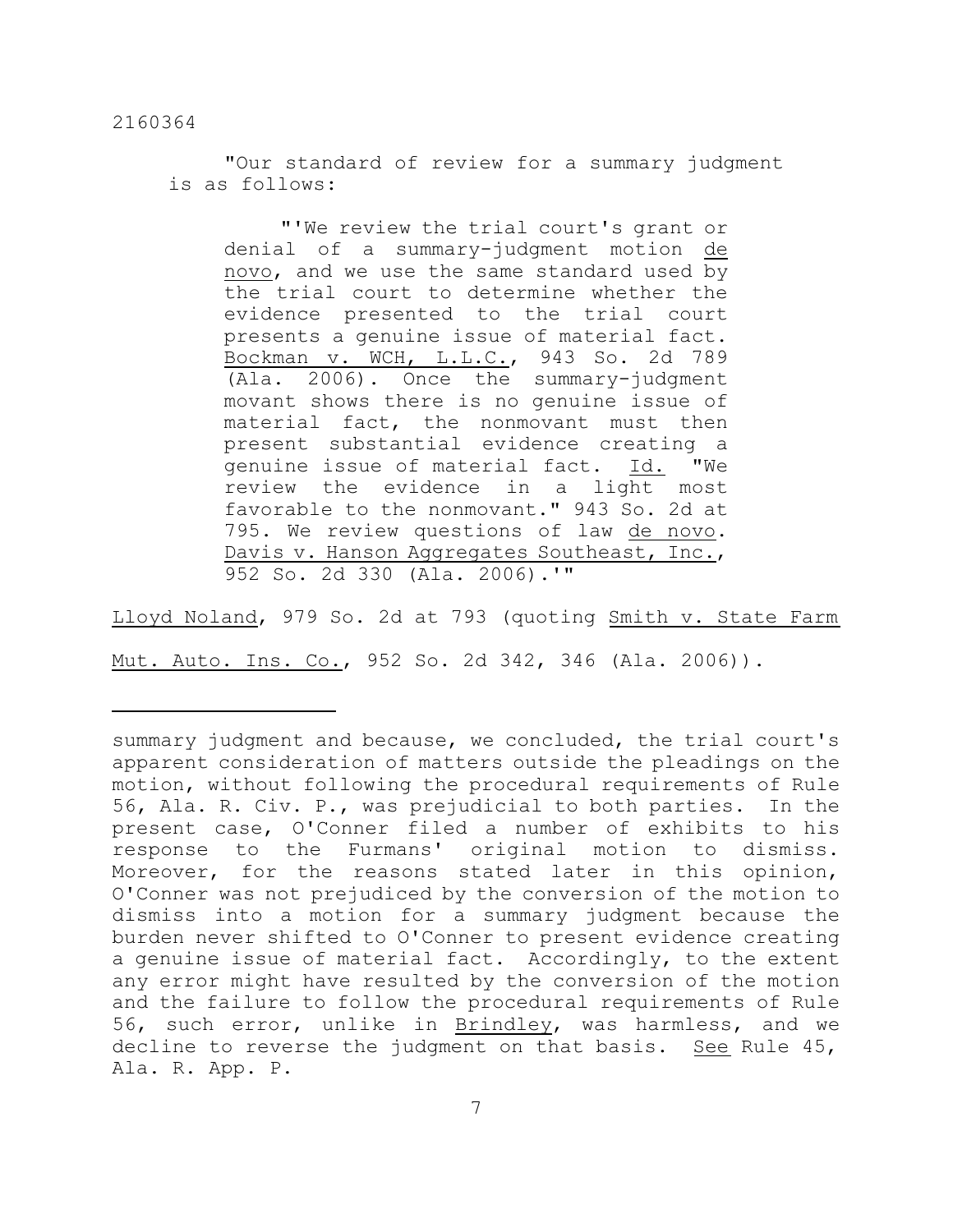# Analysis

O'Conner argues on appeal that the trial court erred by granting the Furmans' second motion to dismiss, which, as noted, was converted into a motion for a summary judgment. We agree. The Furmans argued in their second motion that O'Conner's trespass claim was barred by the doctrines of res judicata and collateral estoppel.

> "'The elements of res judicata are "'(1) a prior judgment on the merits, (2) rendered by a court of competent jurisdiction, (3) with substantial identity of the parties, and (4) with the same cause of action presented in both actions.'" Chapman Nursing Home, Inc. v. McDonald, 985 So. 2d 914, 919 (Ala. 2007)(quoting Equity Res. Mgmt., Inc. v. Vinson, 723 So. 2d 634, 636 (Ala. 1998)).'

"Ex parte Chesnut, 208 So. 3d 624, 635 (Ala. 2016)." Osborne v. Osborne, 216 So. 3d 1237, 1240 (Ala. Civ. App. 2016). With regard to collateral estoppel, our supreme court explained in Lee L. Saad Construction Co. v. DPF Architects, P.C., 851 So. 2d 507, 520 (Ala. 2002):

"For the doctrine of collateral estoppel to apply, the following elements must be established:

> "'"(1) that an issue in a prior action was identical to the issue litigated in the present action; (2) that the issue was actually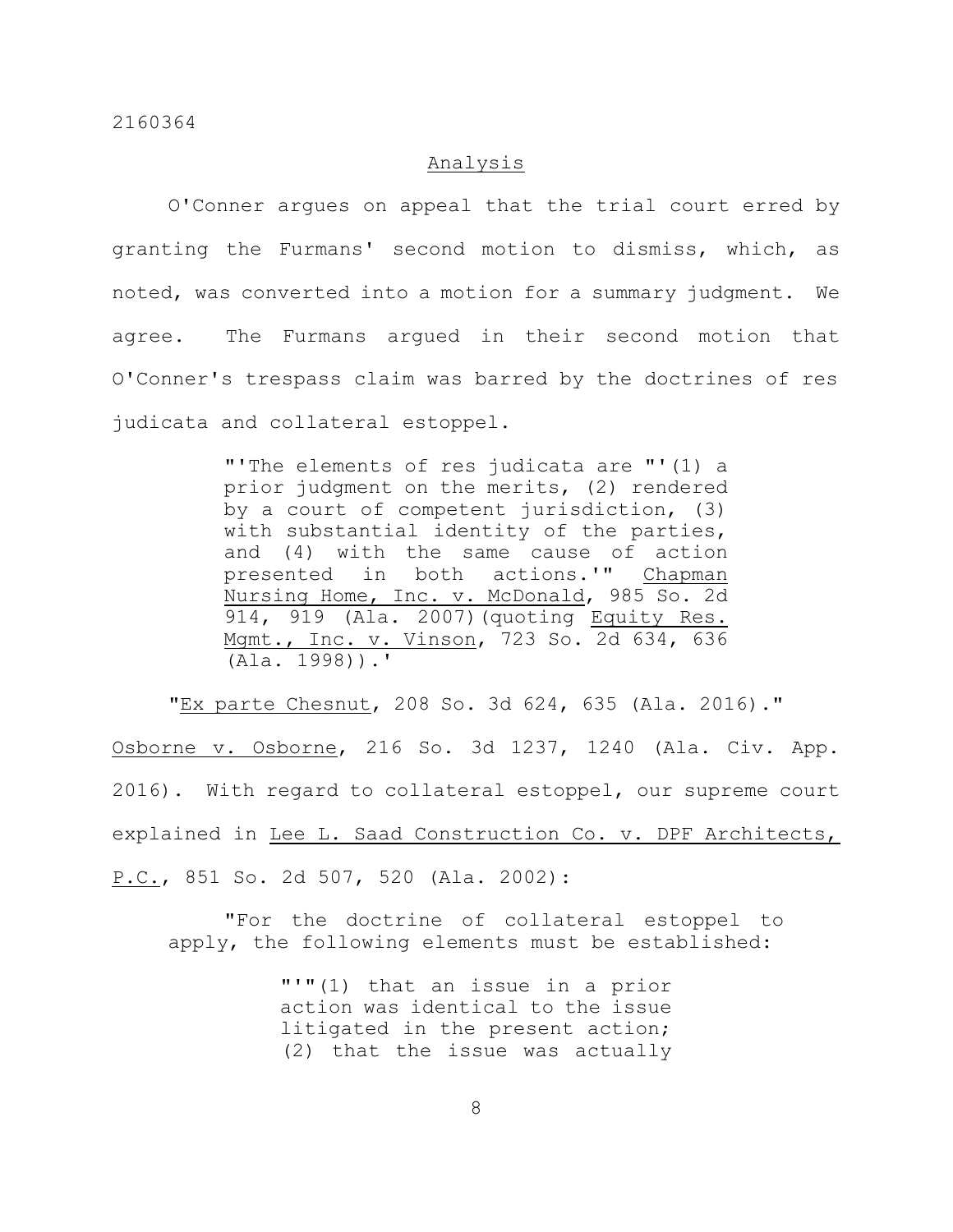litigated in the prior action; (3) that resolution of the issue was necessary to the prior judgment; and (4) that the same parties are involved in the two actions."

"'Smith v. Union Bank & Trust Co., 653 So. 2d 933, 934 (Ala. 1995). "'Where these elements are present, the parties are barred from relitigating issues actually litigated in a prior [action].'" Smith, 653 So. 2d at 934 (quoting Lott v. Toomey, 477 So. 2d 316, 319 (Ala. 1985)).'

"Biles v. Sullivan, 793 So. 2d 708, 712 (Ala. 2000). 'Only issues actually decided in a former action are subject to collateral estoppel.' Leverette ex rel. Gilmore v. Leverette, 479 So. 2d 1229, 1237 (Ala. 1985) (emphasis added). The burden is on the party asserting collateral estoppel to prove that the issue it is seeking to bar was determined in the prior adjudication. See Adams v. Sanders, 811 So. 2d 542, 545 (Ala. Civ. App. 2001) ('Because we have no transcript of the trial in the district court, the burden is on Sanders to show that the district court determined that he was not negligent.'). See also United States v. Cala, 521 F.2d 605, 608 (2d Cir. 1975) ('The burden ... is on [the one asserting collateral estoppel] to establish that the issue he seeks to foreclose from litigation in the present prosecution was necessarily decided in his favor by the prior verdict.')."

O'Conner argues on appeal that the trial court erred in granting the Furmans' second motion because, he asserts, among other things, the judgment in the boundary-line action was not final and, thus, the doctrines of res judicata and collateral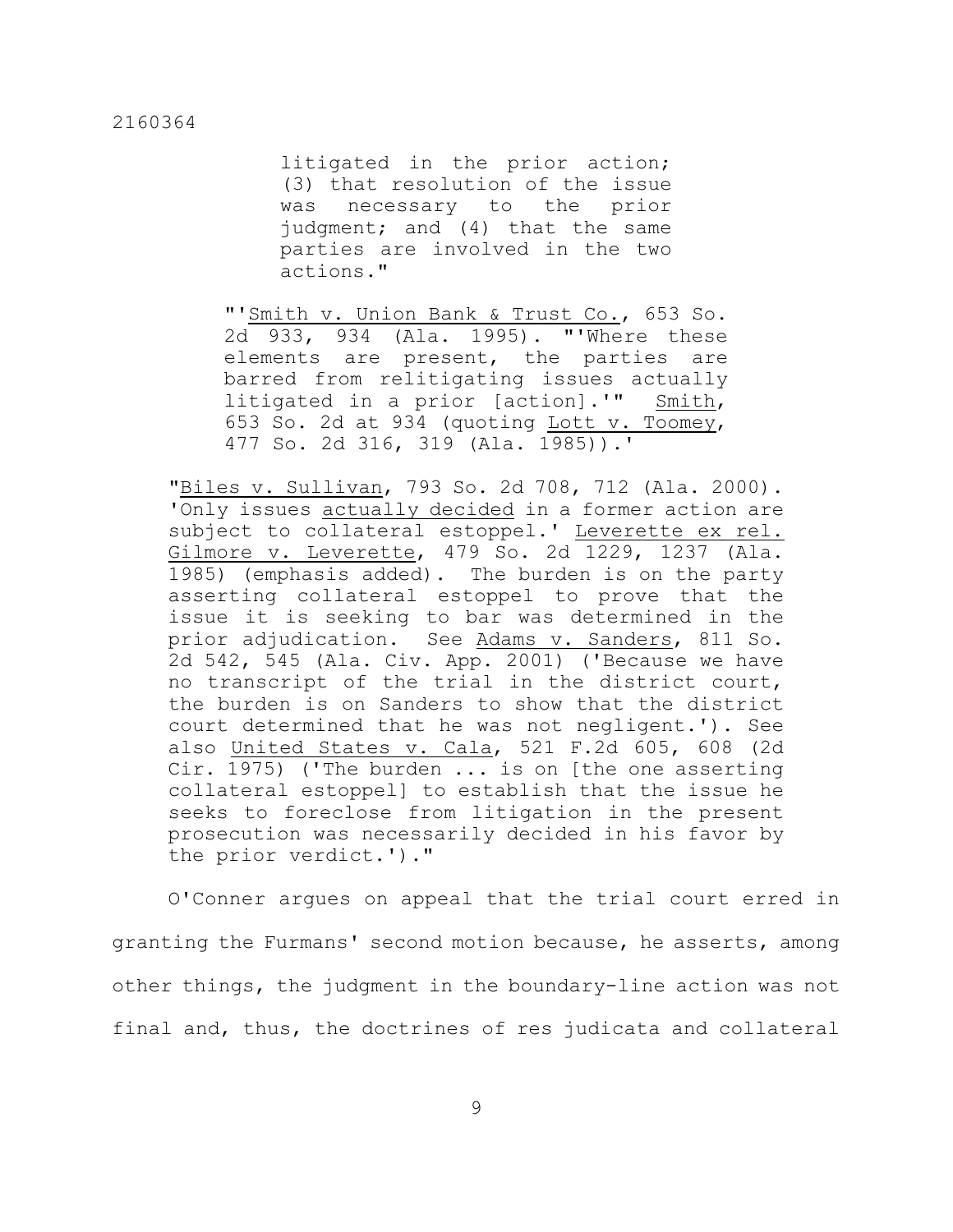estoppel did not apply. He asserts that the judgment entered in the boundary-line action failed to adjudicate a complete border for his property. We note, however, that, for all that appears in the record on appeal in this action, the judgment in the boundary-line action clearly determined the boundary line between the property belonging to O'Conner and the property belonging to the Furmans and denied the Furmans' trespass claim, thus addressing both claims asserted in the Furmans' complaint in the boundary-line action. O'Conner's assertion regarding the failure of the trial court to demarcate the remainder of his property is inapposite; that issue was not before the trial court in the boundary-line action. Accordingly, O'Conner's argument that the judgment in the boundary-line action was not final is without merit.

Although the judgment in the boundary-line action was final, we conclude that the doctrines of res judicata and collateral estoppel are otherwise inapplicable in the civil trespass action. In the boundary-line action, in which O'Conner and the Furmans were all parties, the Furmans filed a complaint seeking a determination of the boundary line between the parties' properties and asserting a trespass claim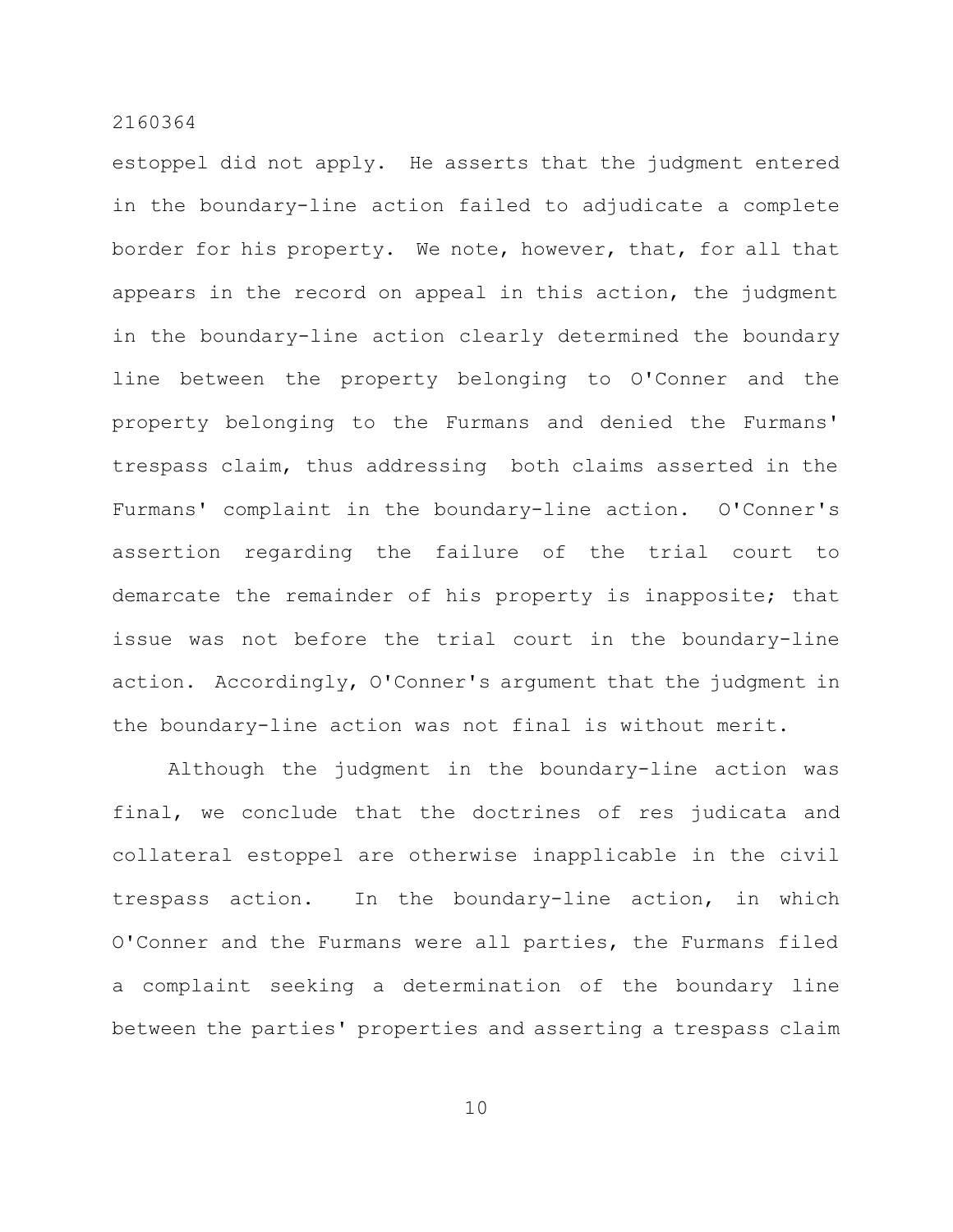with regard to O'Conner's removal of a fence between the parties' properties. O'Conner did not assert a claim of trespass against the Furmans in the boundary-line action. Because the same cause of action was not presented in the boundary-line action as has been presented in the civil trespass action and because the issue of trespass as it related to the Furmans' purported cutting of timber was not tried in the boundary-line action, neither res judicata nor collateral estoppel applies such that the boundary-line action bars O'Conner's civil trespass action. With regard to the district-court action, O'Conner was not a party to that action.<sup>6</sup> Accordingly, O'Conner's civil trespass action is

 $60n$ e of the exhibits submitted to the trial court is an order of the Wilcox District Court in the district-court action that indicates, among other things, that O'Conner, as the alleged victim, had sought to appeal the district court's judgment determining that Herbert was not guilty of trespass. The district court noted that O'Conner, although he was the alleged victim, was not a party to the action, and, thus, it found that O'Conner had no right to appeal, pursuant to Rule 30, Ala. R. Crim. P. The district court also observed, however, that it had imposed a mutual trespass order effective between Herbert and O'Conner, and, based on that directive, the district court stated that the circuit-court judge who received the purported appeal was to decide whether O'Conner's appeal was proper and, accordingly, the district court set an appeal bond. We decline to address whether the district court's order setting an appeal bond was proper. We note, however, that the district court's order indicates, and we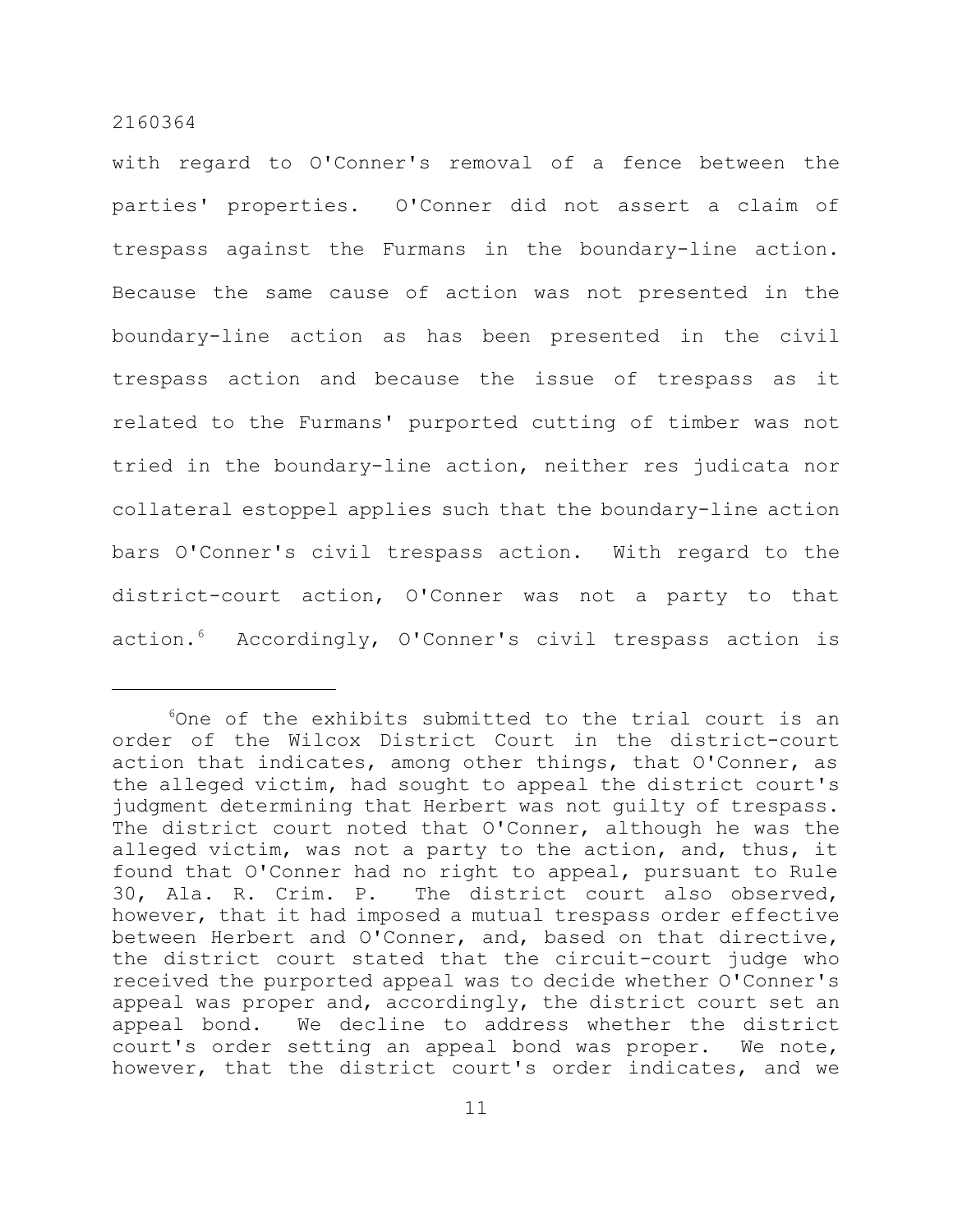also not barred by either the doctrine of res judicata or the doctrine of collateral estoppel as a result of the judgment entered in the district-court action.

O'Conner included in his complaint in the civil trespass action a description of his property that conflicts with the description set out in the judgment entered in the boundaryline action. Without more, however, that conflict does not render O'Conner's civil trespass action to be without merit. The trial court's determination that no genuine issue of material fact exists with regard to the boundaries between the parties' properties does not necessarily result in the failure of O'Conner's trespass claim. To succeed on his trespass claim, O'Conner was required to show that the Furmans had wrongfully cut timber on property belonging to O'Conner. See Cousins v. McNeel, 96 So. 3d 846, 858 (Ala. Civ. App. 2012). The Furmans argue on appeal that aerial photos and surveys submitted as exhibits before the trial court clearly indicate that all standing timber is and was on the Furmans' property, as decided in the boundary-line action. We disagree.

conclude, that O'Conner, a nonparty, did not have a right to appeal the district court's judgment with regard to its determination that Herbert was not guilty of trespass.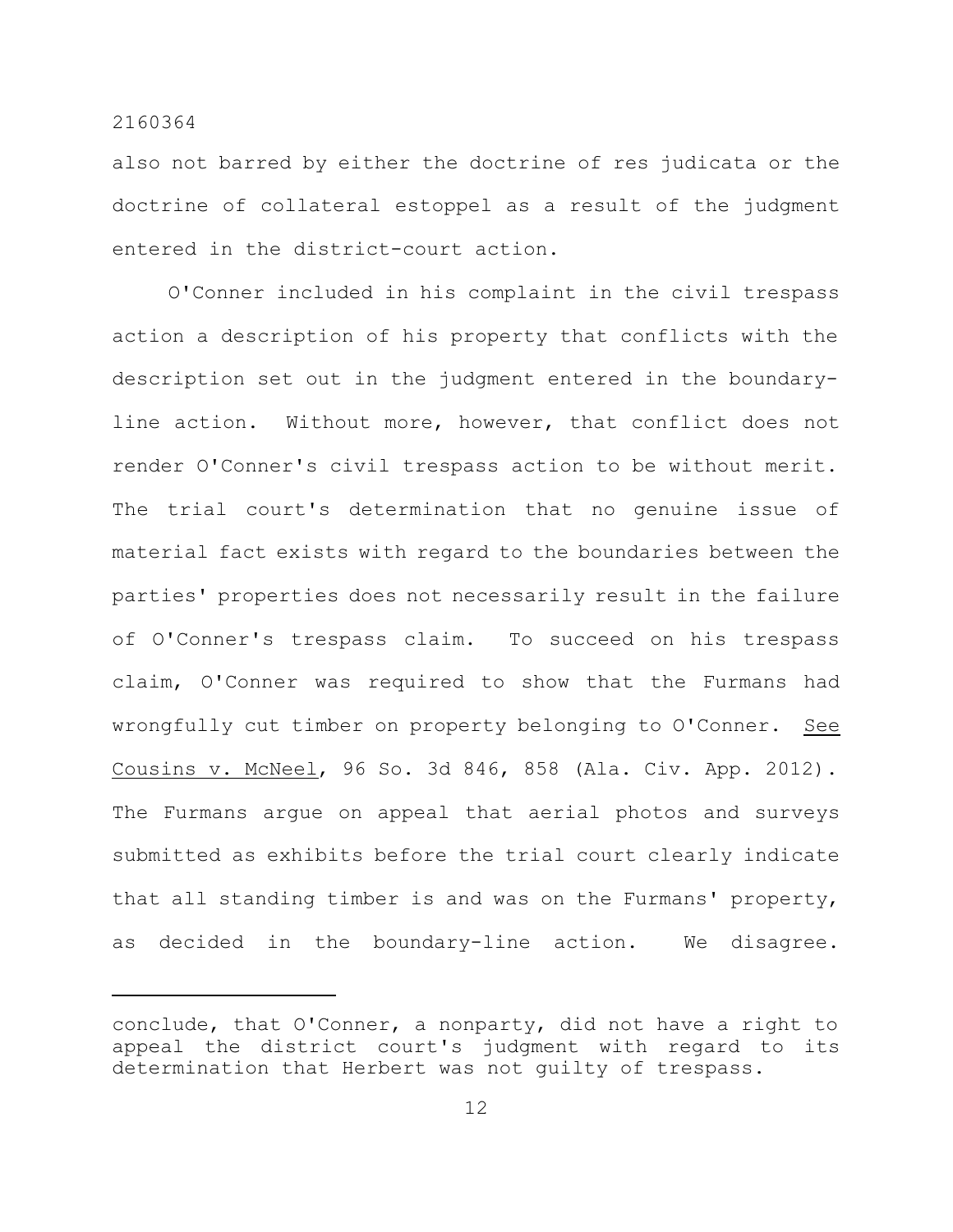Although the Furmans submitted surveys and other maps of the parties' properties and the boundary line between the two properties, as determined in the boundary-line action, there is no indication regarding the dates of those maps, whether timber was present on either property or where it was located, or whether timber had been cut by the Furmans and, if so, what portion of the surrounding property the timber had been removed from.

At the hearing on the Furmans' second motion, the Furmans' counsel, who is also the Furmans' son, argued that O'Conner's civil trespass action pertained to the cutting of timber on the Furmans' property, the boundary of which, he said, was as determined in the boundary-line action. We note, however, that "[t]he unsworn statements, factual assertions, and arguments of counsel are not evidence." Ex parte Russell, 911 So. 2d 719, 725 (Ala. Civ. App. 2005). The Furmans' attorney's statements indicating that the Furmans had cut timber on their own property cannot be considered evidence in support of the Furmans' motion. Id. O'Conner did not assert at any time before the trial court where, specifically, the alleged trespass had occurred. The Furmans failed to present